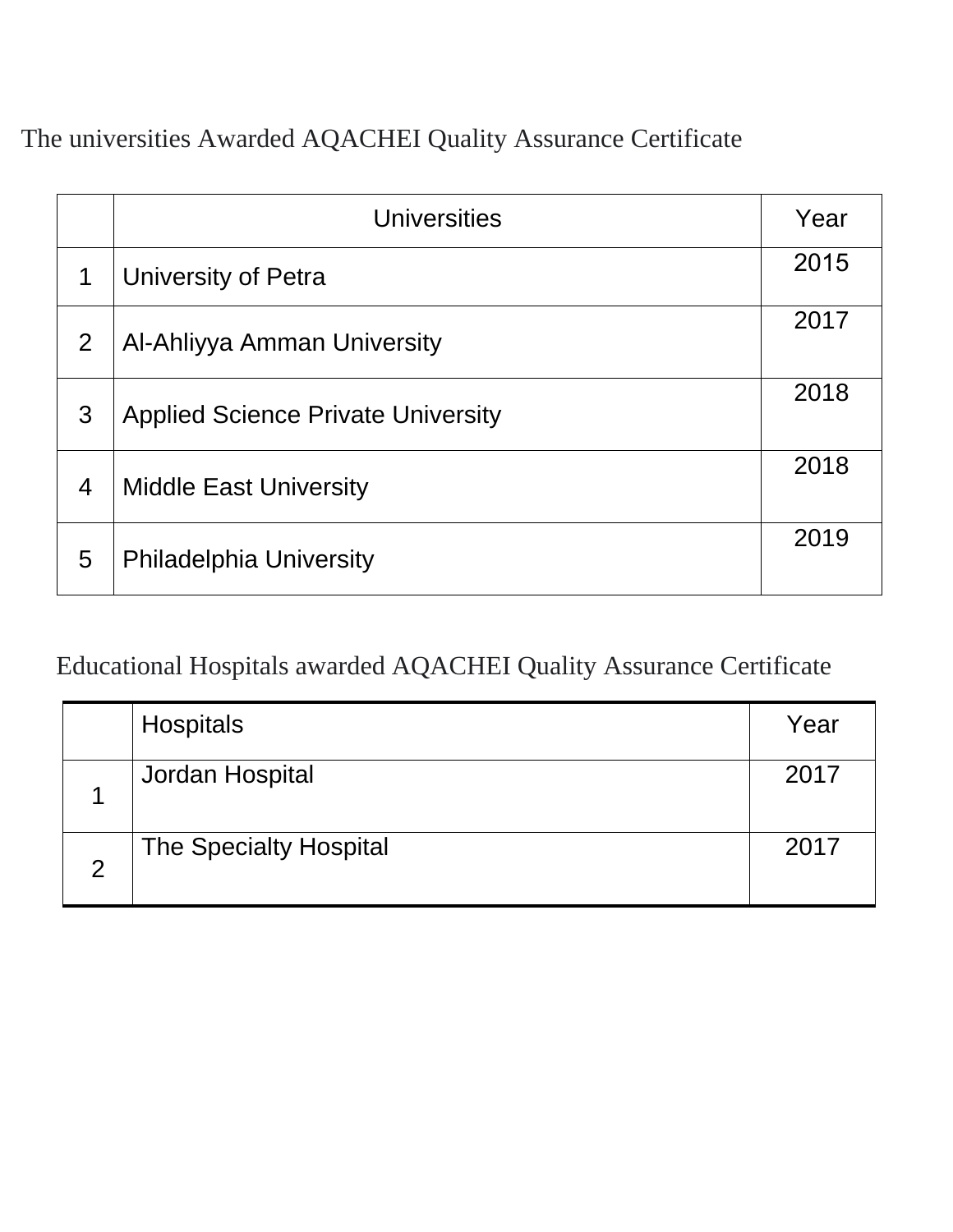## The Faculties Awarded AQACHEI Quality Assurance Certificate

|                      | <b>University</b>        | Faculty                          | Year |
|----------------------|--------------------------|----------------------------------|------|
| $\blacktriangleleft$ | <b>Mu'tah University</b> | <b>Faculty of Medicine</b>       | 2014 |
|                      |                          | <b>Faculty of Sport Sciences</b> | 2019 |
|                      |                          | Faculty of Law                   | 2019 |
|                      |                          | <b>Faculty of Agriculture</b>    | 2020 |
|                      |                          |                                  |      |

|  | University of Petra | <b>Faculty of Pharmacy</b> | 2017 |
|--|---------------------|----------------------------|------|
|--|---------------------|----------------------------|------|

|               | Al-Zaytoonah<br>University of Jordan | <b>Faculty of Pharmacy</b>          | 2017 |
|---------------|--------------------------------------|-------------------------------------|------|
|               |                                      | <b>Faculty of Nursing</b>           | 2017 |
|               |                                      | <b>Faculty Information Sciences</b> | 2018 |
|               |                                      | and Technology                      |      |
| $\mathcal{S}$ |                                      | Faculty of Arts                     | 2018 |
|               |                                      | <b>Faculty of Business</b>          | 2018 |
|               |                                      | <b>Faculty of Law</b>               | 2020 |
|               |                                      | <b>Faculty of Engineering</b>       | 2020 |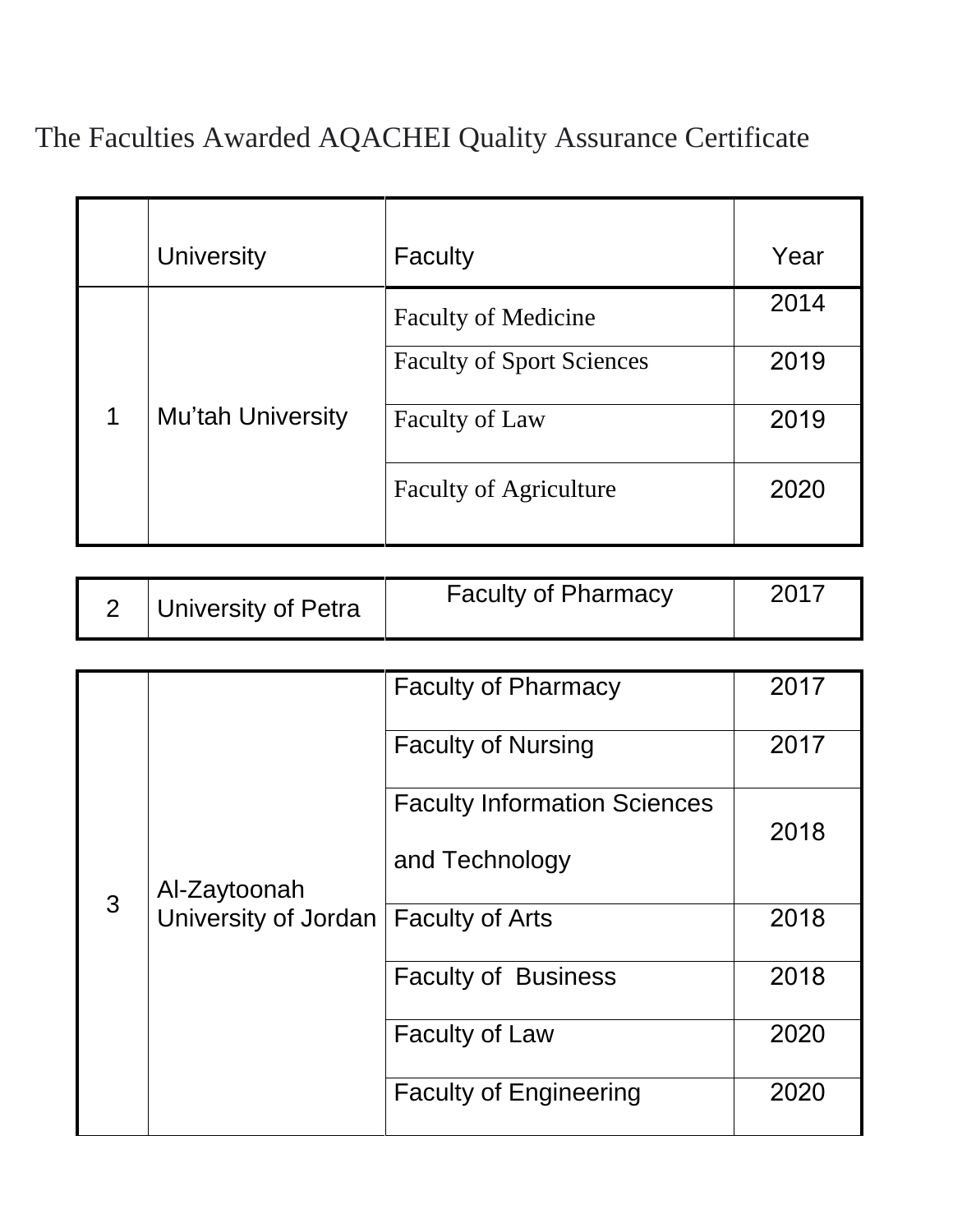|                |                         | <b>Faculty of Pharmacy</b>          | 2018 |
|----------------|-------------------------|-------------------------------------|------|
|                |                         | <b>Faculty of Nursing</b>           | 2018 |
|                |                         | <b>Faculty of Educational</b>       | 2019 |
|                |                         | <b>Sciences</b>                     |      |
| $\overline{4}$ | <b>Zarga University</b> | <b>Faculty of Sharia</b>            | 2019 |
|                |                         | <b>Faculty of Arts and Sciences</b> | 2020 |
|                |                         | <b>Faculty Information Sciences</b> | 2020 |
|                |                         | and Technology                      |      |
|                |                         | <b>Faculty of Law</b>               | 2021 |

| <b>Middle East</b> | <b>Faculty of Law</b>               | 2018 |
|--------------------|-------------------------------------|------|
| University         | <b>Faculty of Arts and Sciences</b> | 2020 |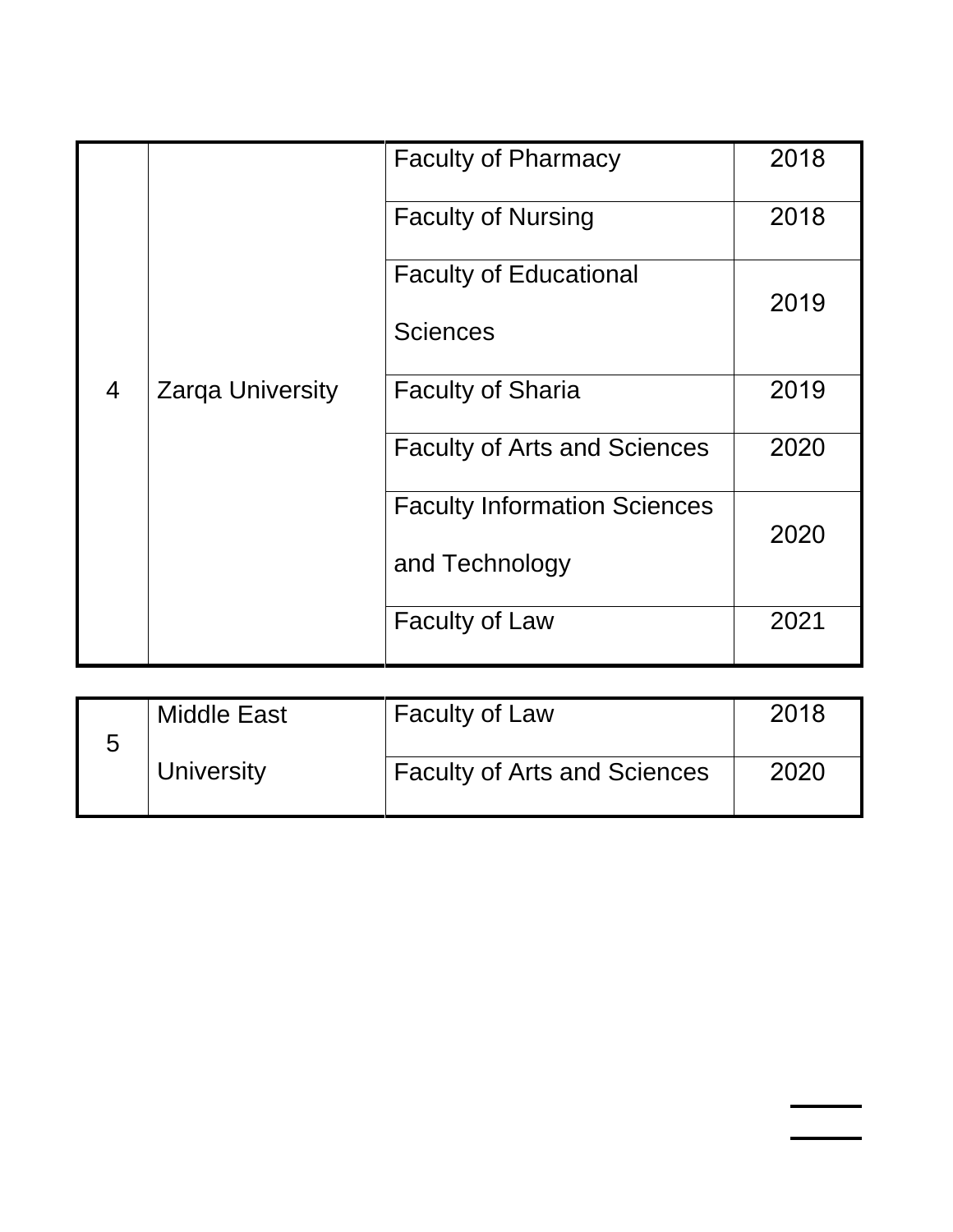|   |                                                     | <b>Faculty of Information</b> | 2018 |
|---|-----------------------------------------------------|-------------------------------|------|
|   | <b>Applied Science</b><br><b>Private University</b> | Sciences and Technology       |      |
|   |                                                     | <b>Faculty of Nursing</b>     | 2018 |
|   |                                                     | <b>Faculty of Engineering</b> | 2018 |
| 6 |                                                     | <b>Faculty of Pharmacy</b>    | 2019 |
|   |                                                     | <b>Faculty of Arts</b>        | 2019 |
|   |                                                     | <b>Faculty of Business</b>    | 2019 |
|   |                                                     | Faculty of Arts & Design      | 2019 |

|  |                   | <b>Faculty of Information</b>                   |      |
|--|-------------------|-------------------------------------------------|------|
|  | Philadelphia      | Sciences and Technology                         | 2019 |
|  | <b>University</b> |                                                 |      |
|  |                   | <b>Faculty of Engineering and</b><br>Technology | 2020 |

|  | <b>Jarash University</b> | <b>Faculty of Educational</b><br>Sciences | 202 <sup>c</sup> |
|--|--------------------------|-------------------------------------------|------------------|
|--|--------------------------|-------------------------------------------|------------------|